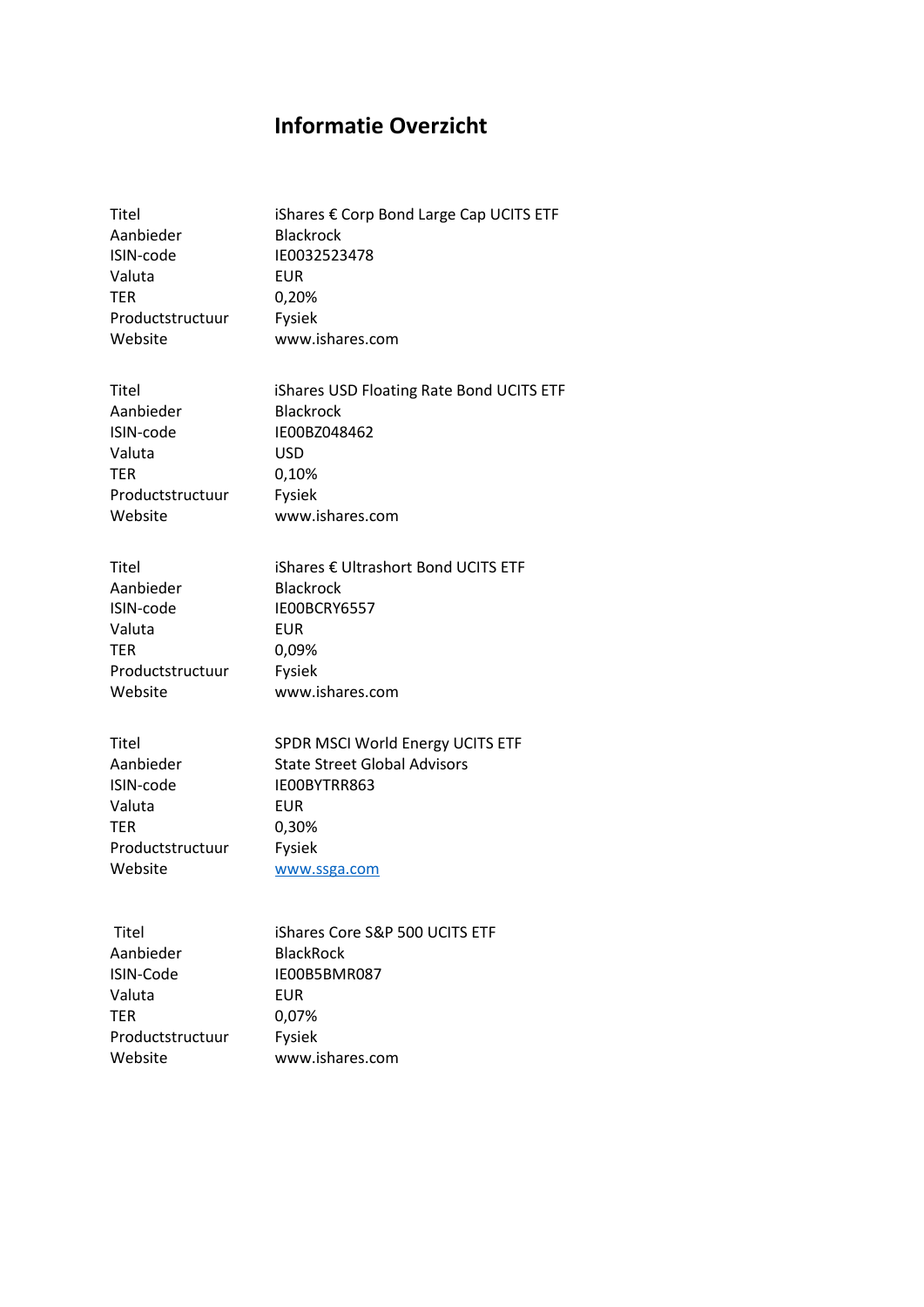| Titel            | iShares NASDAQ 100 UCITS ETF |
|------------------|------------------------------|
| Aanbieder        | <b>BlackRock</b>             |
| ISIN-Code        | IE00B53SZB19                 |
| Valuta           | EUR                          |
| <b>TER</b>       | 0,33%                        |
| Productstructuur | Fysiek                       |
| Website          | www.ishares.com              |

| Titel            | iShares Core MSCI Europe UCITS ETF |
|------------------|------------------------------------|
| Aanbieder        | <b>BlackRock</b>                   |
| ISIN-Code        | IE00B4K48X80                       |
| Valuta           | EUR                                |
| <b>TER</b>       | 0,12%                              |
| Productstructuur | Fysiek                             |
| Website          | www.ishares.com                    |

| Titel            | iShares Edge MSCI Europe Minimum Volatility UCITS ETF |
|------------------|-------------------------------------------------------|
| Aanbieder        | <b>BlackRock</b>                                      |
| ISIN-Code        | IE00B86MWN23                                          |
| Valuta           | EUR                                                   |
| <b>TER</b>       | 0.25%                                                 |
| Productstructuur | Fysiek                                                |
| Website          | www.ishares.com                                       |

| Titel            | <b>iShares Core MSCI EM IMI UCITS ETF</b> |
|------------------|-------------------------------------------|
| Aanbieder        | <b>BlackRock</b>                          |
| ISIN-Code        | IE00BKM4GZ66                              |
| Valuta           | <b>EUR</b>                                |
| <b>TER</b>       | 0,18%                                     |
| Productstructuur | Fysiek                                    |
| Website          | www.ishares.com                           |

| Titel            | iShares Edge MSCI World Minimum Volatility UCITS ETF |
|------------------|------------------------------------------------------|
| Aanbieder        | <b>BlackRock</b>                                     |
| ISIN-Code        | IE00BYXPXL17                                         |
| Valuta           | <b>EUR</b>                                           |
| <b>TER</b>       | 0,35%                                                |
| Productstructuur | Fysiek                                               |
| Website          | www.ishares.com                                      |

| Titel            | iShares Automation & Robotics ETF |
|------------------|-----------------------------------|
| Aanbieder        | <b>BlackRock</b>                  |
| ISIN-Code        | IE00BYZK4552                      |
| Valuta           | EUR                               |
| <b>TER</b>       | 0.40%                             |
| Productstructuur | Fysiek                            |
| Website          | www.ishares.com                   |